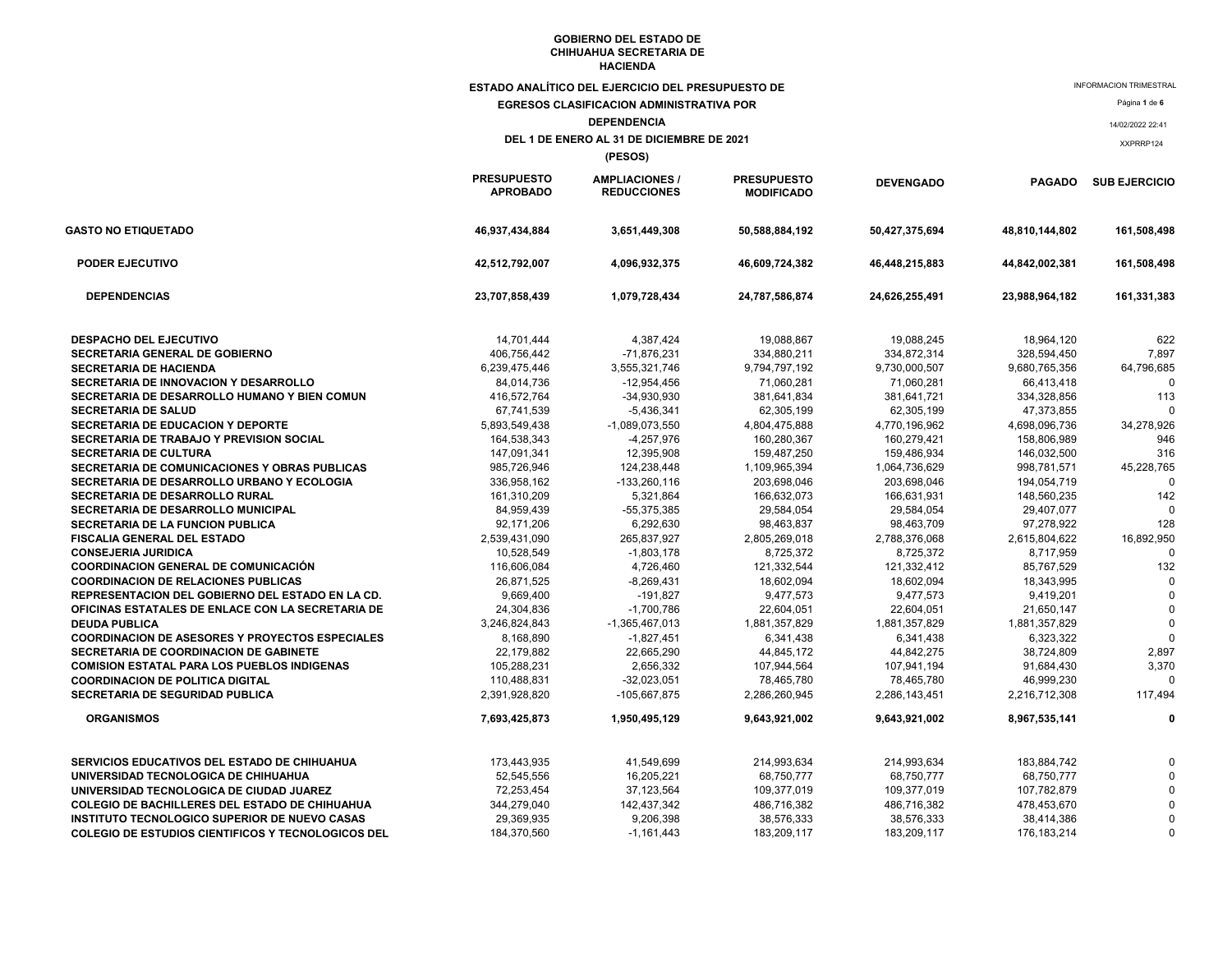**ESTADO ANALÍTICO DEL EJERCICIO DEL PRESUPUESTO DE** 

**EGRESOS CLASIFICACION ADMINISTRATIVA POR** 

# **DEPENDENCIA**

**DEL 1 DE ENERO AL 31 DE DICIEMBRE DE 2021** 

**(PESOS)**

|                                                     | <b>PRESUPUESTO</b><br><b>APROBADO</b> | <b>AMPLIACIONES /</b><br><b>REDUCCIONES</b> | <b>PRESUPUESTO</b><br><b>MODIFICADO</b> | <b>DEVENGADO</b> |               | <b>PAGADO SUB EJERCICIO</b> |
|-----------------------------------------------------|---------------------------------------|---------------------------------------------|-----------------------------------------|------------------|---------------|-----------------------------|
| <b>COLEGIO DE EDUCACION PROFESIONAL TECNICA DEL</b> | 54,669,896                            | $-583,189$                                  | 54,086,707                              | 54,086,707       | 52,325,253    |                             |
| INSTITUTO CHIHUAHUENSE DE EDUCACION PARA LOS        | 2,588,735                             | 880,706                                     | 3,469,441                               | 3,469,441        | 3,469,441     |                             |
| INSTITUTO DE APOYO AL DESARROLLO TECNOLOGICO        | 21,030,716                            | 612,157                                     | 21,642,873                              | 21,642,873       | 19,868,448    |                             |
| INSTITUTO DE CAPACITACION PARA EL TRABAJO DEL       | 28,262,991                            | $-1,413,835$                                | 26,849,156                              | 26,849,156       | 22,190,042    |                             |
| FOMENTO Y DESARROLLO ARTESANAL DEL ESTADO DE        | 7,357,698                             | 1,523,132                                   | 8,880,829                               | 8,880,829        | 7,751,011     |                             |
| <b>PARQUE CUMBRES DE MAJALCA</b>                    | 482,640                               | $-189,985$                                  | 292,655                                 | 292,655          | 242,863       |                             |
| <b>SERVICIOS DE SALUD DE CHIHUAHUA</b>              | 743,719,839                           | 137,096,009                                 | 880,815,848                             | 880,815,848      | 797,391,237   |                             |
| <b>INSTITUTO CHIHUAHUENSE DE SALUD</b>              | 756,890,589                           | 625,034,698                                 | 1,381,925,287                           | 1,381,925,287    | 1,312,691,740 |                             |
| DESARROLLO INTEGRAL DE LA FAMILIA DEL ESTADO DE     | 248,809,621                           | 15,940,245                                  | 264,749,866                             | 264,749,866      | 210,306,018   |                             |
| INSTITUTO CHIHUAHUENSE DE LA MUJERES                | 34,094,182                            | 13,643,729                                  | 47,737,911                              | 47,737,911       | 46,864,178    |                             |
| <b>CONSEJO ESTATAL DE POBLACION</b>                 | 10,550,954                            | $-657,913$                                  | 9,893,041                               | 9,893,041        | 9,797,726     |                             |
| UNIVERSIDAD AUTONOMA DE CHIHUAHUA                   | 607,003,100                           | 70,641,389                                  | 677,644,489                             | 677,644,489      | 637,057,741   |                             |
| UNIVERSIDAD AUTONOMA DE CD. JUAREZ                  | 437,195,623                           | $-27,553,189$                               | 409,642,434                             | 409,642,434      | 241,989,144   |                             |
| PROMOTORA PARA EL DESARROLLO ECONOMICO DE           | 0                                     | 0                                           | $\Omega$                                | $\Omega$         |               |                             |
| PENSIONES CIVILES DEL ESTADO DE CHIHUAHUA           | 3,208,240,419                         | 825,003,779                                 | 4,033,244,198                           | 4,033,244,198    | 3,875,861,543 |                             |
| JUNTA CENTRAL DE AGUA Y SANEAMIENTO                 | 123,206,098                           | $-18,175,804$                               | 105,030,294                             | 105,030,294      | 103,068,835   |                             |
| INSTITUTO CHIHUAHUENSE DEL DEPORTE Y CULTURA        | 119,540,467                           | -42,603,584                                 | 76,936,883                              | 76,936,883       | 69,632,991    |                             |
| <b>INSTITUTO CHIHUAHUENSE DE LA JUVENTUD</b>        | 14,945,726                            | $-2,293,592$                                | 12,652,134                              | 12,652,134       | 11,217,424    |                             |
| JUNTA DE ASISTENCIA SOCIAL PRIVADA DEL ESTADO DE    | 8,822,500                             | $-888,059$                                  | 7,934,441                               | 7,934,441        | 6,440,343     |                             |
| EL COLEGIO DE CHIHUAHUA                             | 3,787,700                             | $-34,580$                                   | 3,753,120                               | 3,753,120        | 3,646,920     |                             |
| INSTITUTO DE INNOVACION Y COMPETITIVIDAD            | 5,322,350                             | 4,621,748                                   | 9,944,098                               | 9,944,098        | 4,500,142     |                             |
| INSTITUTO CHIHUAHUENSE DE INFRAESTRUCTURA FISICA    | 40,000,000                            | 15,025,021                                  | 55,025,021                              | 55,025,021       | 52,124,288    |                             |
| UNIVERSIDAD POLITECNICA DE CHIHUAHUA                | 10,228,710                            | 508,390                                     | 10,737,100                              | 10,737,100       | 10,737,100    |                             |
| UNIVERSIDAD TECNOLOGICA DE LA TARAHUMARA            | 10,363,220                            | 1,462,581                                   | 11,825,800                              | 11,825,800       | 11,789,030    |                             |
| UNIVERSIDAD TECNOLOGICA DE PARRAL                   | 12,125,949                            | 3,448,475                                   | 15,574,424                              | 15,574,424       | 15,574,424    |                             |
| UNIVERSIDAD PEDAGOGICA NACIONAL DEL ESTADO DE       | 0                                     | 11,294,889                                  | 11,294,889                              | 11,294,889       | 11,294,889    |                             |
| UNIVERSIDAD TECNOLOGICA DE LA BABICORA              | 8,200,533                             | 7,954,996                                   | 16,155,529                              | 16,155,529       | 15,394,762    |                             |
| <b>COMISION ESTATAL DE VIVIENDA, SUELO E</b>        | 120,344,621                           | 7,998,598                                   | 128,343,218                             | 128,343,218      | 122,392,329   |                             |
| UNIVERSIDAD TECNOLOGICA DE PAQUIME                  | 12,630,227                            | 8,892,064                                   | 21,522,291                              | 21,522,291       | 20,500,087    |                             |
| UNIVERSIDAD TECNOLOGICA DE CAMARGO                  | 14,651,280                            | 7,155,450                                   | 21,806,730                              | 21,806,730       | 21,531,595    |                             |
| UNIVERSIDAD TECNOLOGICA DE CHIHUAHUA SUR            | 11,247,235                            | 7,935,321                                   | 19,182,556                              | 19,182,556       | 17,548,733    |                             |
| SUBSISTEMA DE PREPARATORIA ABIERTA DEL ESTADO DE    | 136, 162, 713                         | 17,856,567                                  | 154,019,280                             | 154,019,280      | 143,495,052   |                             |
| UNIVERSIDAD TECNOLOGICA PASO DEL NORTE              | 15,407,244                            | 7,054,235                                   | 22,461,479                              | 22,461,479       | 22,461,479    |                             |
| JUNTAS MUNICIPALES DE AGUAS Y SANEAMIENTO           | 0                                     | 4,031,897                                   | 4,031,897                               | 4,031,897        | $\Omega$      |                             |
| SECRETARIA EJECUTIVA DEL SISTEMA ESTATAL            | 9,279,819                             | 2,701,701                                   | 11,981,520                              | 11,981,520       | 11,698,365    |                             |
| <b>CENTRO DE CONCILIACION LABORAL DEL ESTADO DE</b> | $\Omega$                              | 1,210,299                                   | 1,210,299                               | 1,210,299        | 1,210,299     |                             |

INFORMACION TRIMESTRAL

Página **2** de **<sup>6</sup>**

14/02/2022 22:41

XXPRRP124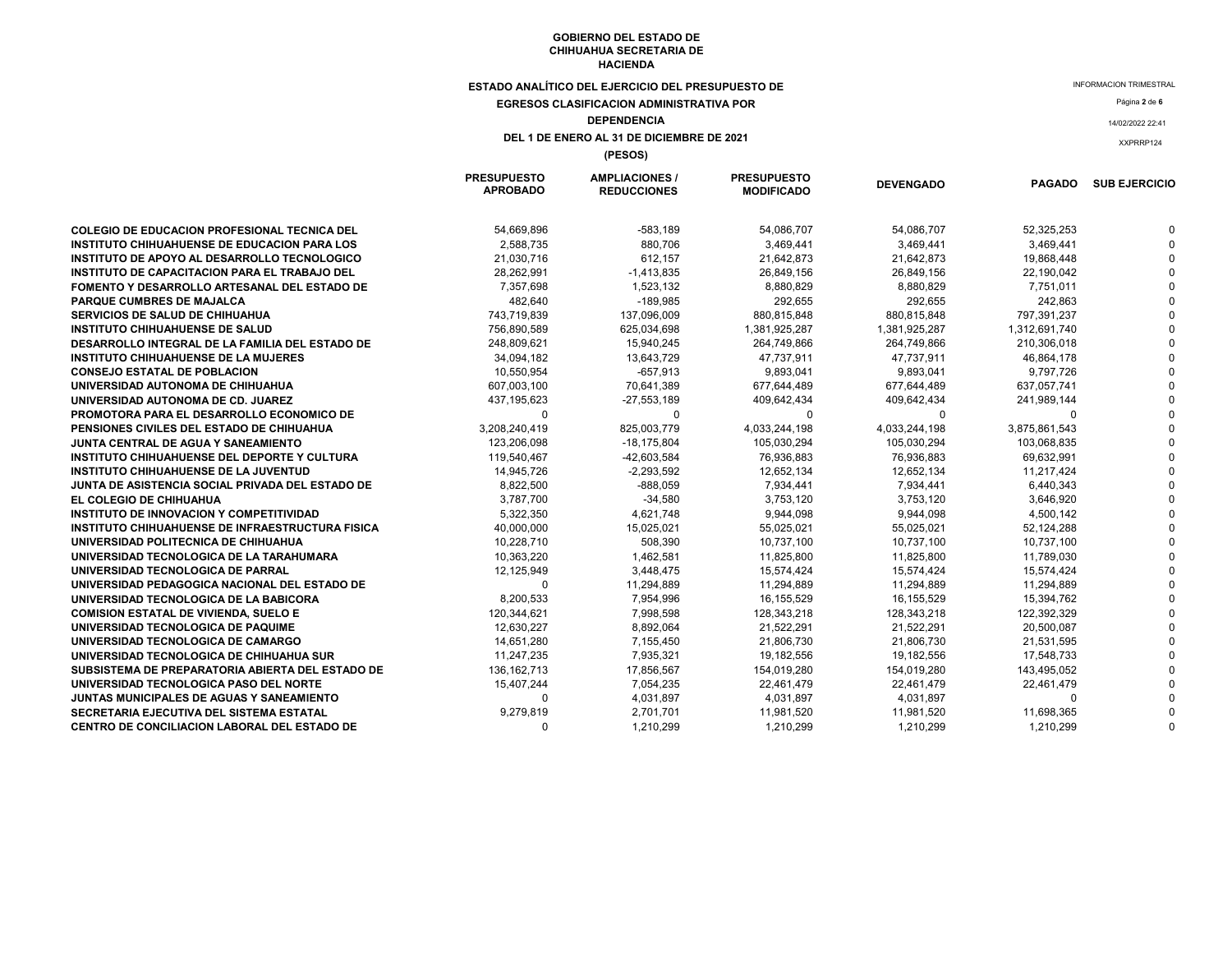**ESTADO ANALÍTICO DEL EJERCICIO DEL PRESUPUESTO DE** 

**EGRESOS CLASIFICACION ADMINISTRATIVA POR DEPENDENCIA**

#### **DEL 1 DE ENERO AL 31 DE DICIEMBRE DE 2021**

**(PESOS)**

|                                                    | <b>PRESUPUESTO</b><br><b>APROBADO</b> | <b>AMPLIACIONES /</b><br><b>REDUCCIONES</b> | <b>PRESUPUESTO</b><br><b>MODIFICADO</b> | <b>DEVENGADO</b> | <b>PAGADO</b> | <b>SUB EJERCICIO</b> |
|----------------------------------------------------|---------------------------------------|---------------------------------------------|-----------------------------------------|------------------|---------------|----------------------|
| <b>FIDECOMISOS ESTATALES Y ORGANISMOS</b>          | 4,097,398,584                         | 807,705,131                                 | 4,905,103,715                           | 4,905,103,715    | 4,688,973,395 |                      |
| <b>FIDEAPECH</b>                                   | 0                                     | 17,250,000                                  | 17,250,000                              | 17,250,000       | 17,250,000    |                      |
| CASA CHIHUAHUA CENTRO DE PATRIMONIO CULTURAL       | 6,431,262                             | $\Omega$                                    | 6,431,262                               | 6,431,262        | 6,431,262     |                      |
| <b>FONDO DE RETIRO DE LOS TRABAJADORES</b>         | 5,000,000                             | 785,901                                     | 5,785,901                               | 5,785,901        | 5,785,901     |                      |
| <b>FIDEICOMISO POLICIA AMIGO</b>                   | 12,000,000                            | $\Omega$                                    | 12,000,000                              | 12,000,000       | $\Omega$      |                      |
| <b>FIDEICOMISO TRANSITO AMIGO</b>                  | 3,000,000                             | $\Omega$                                    | 3,000,000                               | 3,000,000        |               |                      |
| <b>FIDEICOMISO DE PROMOCION Y FOMENTO DE LAS</b>   | 46,337,628                            | 19,483,391                                  | 65,821,019                              | 65,821,019       | 58,439,373    |                      |
| <b>FIDEICOMISO EXPO-CHIHUAHUA</b>                  | 35,460,777                            | $-436,322$                                  | 35,024,455                              | 35,024,455       | 35,024,455    |                      |
| FONDO DE APOYO A LA DELEGACION DE LA CRUZ ROJA     | 49,830,446                            | 14,042,292                                  | 63,872,738                              | 63,872,738       | 63,872,738    |                      |
| <b>FIDEICOMISO SOCIAL DEL EMPRESARIADO</b>         | 385,017,649                           | 59,070,817                                  | 444,088,466                             | 444,088,466      | 336,698,948   |                      |
| FONDO DE FOMENTO AGROPECUARIO DEL ESTADO           | 48.281.003                            | 32,021,308                                  | 80,302,311                              | 80,302,311       | 28.753.378    |                      |
| <b>FIDEICOMISO DEL PROGRAMA DE CARRETERAS</b>      | 3,253,068,195                         | 463,641,221                                 | 3,716,709,416                           | 3,716,709,416    | 3,716,709,416 |                      |
| <b>FIDEICOMISO IRREVOCABLE DE ADMINISTRACION Y</b> | 850,000                               | $-116,919$                                  | 733,081                                 | 733,081          | 733,081       |                      |
| <b>FIDEICOMISO PARA EL DESARROLLO FORESTAL</b>     | 6,286,800                             | 670,000                                     | 6,956,800                               | 6,956,800        |               |                      |
| FONDO DE ATENCION A NIÑOS Y NIÑAS HIJOS DE LAS     | 10,000,000                            | $\mathbf 0$                                 | 10,000,000                              | 10,000,000       | 8,333,333     |                      |
| FIDEICOMISO PARA LA COMPETITIVIDAD Y SEGURIDAD     | 192,508,824                           | 29,534,917                                  | 222,043,741                             | 222,043,741      | 222,043,741   |                      |
| FIDEICOMISO PARA DAR CUMPLIMIENTO AL CONVENIO DE   | 12,000,000                            | $\Omega$                                    | 12,000,000                              | 12,000,000       | 12,000,000    |                      |
| FONDO DE AYUDA, ASISTENCIA Y REPARACION A VICTIMAS | 10,000,000                            | $\mathbf 0$                                 | 10,000,000                              | 10,000,000       | 5,594,000     |                      |
| <b>FIDEICOMISO IRREVOCABLE DE ADMINISTRACION E</b> | 1,326,000                             | $\Omega$                                    | 1,326,000                               | 1,326,000        | 1,326,000     |                      |
| FONDO PARA EL DESARROLLO AGROPECUARIO,             | 20,000,000                            | $\Omega$                                    | 20,000,000                              | 20,000,000       | $\Omega$      |                      |
| FIDEICOMISO DEL SISTEMA INTEGRADO DE TRANSPORTE    | $\Omega$                              | 171,758,525                                 | 171,758,525                             | 171,758,525      | 169,977,767   | $\Omega$             |
| <b>EMPRESAS PUBLICAS</b>                           | 71,899,310                            | $-6,923,737$                                | 64,975,573                              | 64,975,573       | 44,808,937    | $\mathbf 0$          |
| ADMINISTRADORA DE SERVICIOS AEROPORTUARIOS DE      | 9.666.680<br>62,232,630               | $-4.040.503$                                | 5.626.177                               | 5.626.177        | 2.427.652     | $\Omega$<br>$\Omega$ |
| <b>OPERADORA DE TRANSPORTE</b>                     |                                       | $-2,883,234$                                | 59,349,396                              | 59,349,396       | 42,381,285    |                      |
| <b>MUNICIPIOS</b>                                  | 6,942,209,801                         | 265,927,417                                 | 7,208,137,217                           | 7,207,960,102    | 7,151,720,726 | 177,115              |
| <b>MUNICIPIOS</b>                                  | 6,942,209,801                         | 265,927,417                                 | 7,208,137,217                           | 7,207,960,102    | 7,151,720,726 | 177,115              |
| <b>PODER LEGISLATIVO</b>                           | 617,736,705                           | 12,844,938                                  | 630,581,643                             | 630,581,643      | 630,581,643   | 0                    |
|                                                    |                                       |                                             |                                         |                  |               |                      |
| <b>CONGRESO DEL ESTADO</b>                         | 454,907,078                           | 6,109,821                                   | 461,016,900                             | 461,016,900      | 461,016,900   | $\Omega$             |
| AUDITORIA SUPERIOR DEL ESTADO DE CHIHUAHUA         | 162,829,627                           | 6,735,116                                   | 169,564,743                             | 169,564,743      | 169,564,743   |                      |
| <b>PODER JUDICIAL</b>                              | 2,828,290,869                         | -442,560,385                                | 2,385,730,485                           | 2,385,730,485    | 2,385,434,619 | 0                    |

INFORMACION TRIMESTRAL

Página **3** de **<sup>6</sup>**

14/02/2022 22:41

XXPRRP124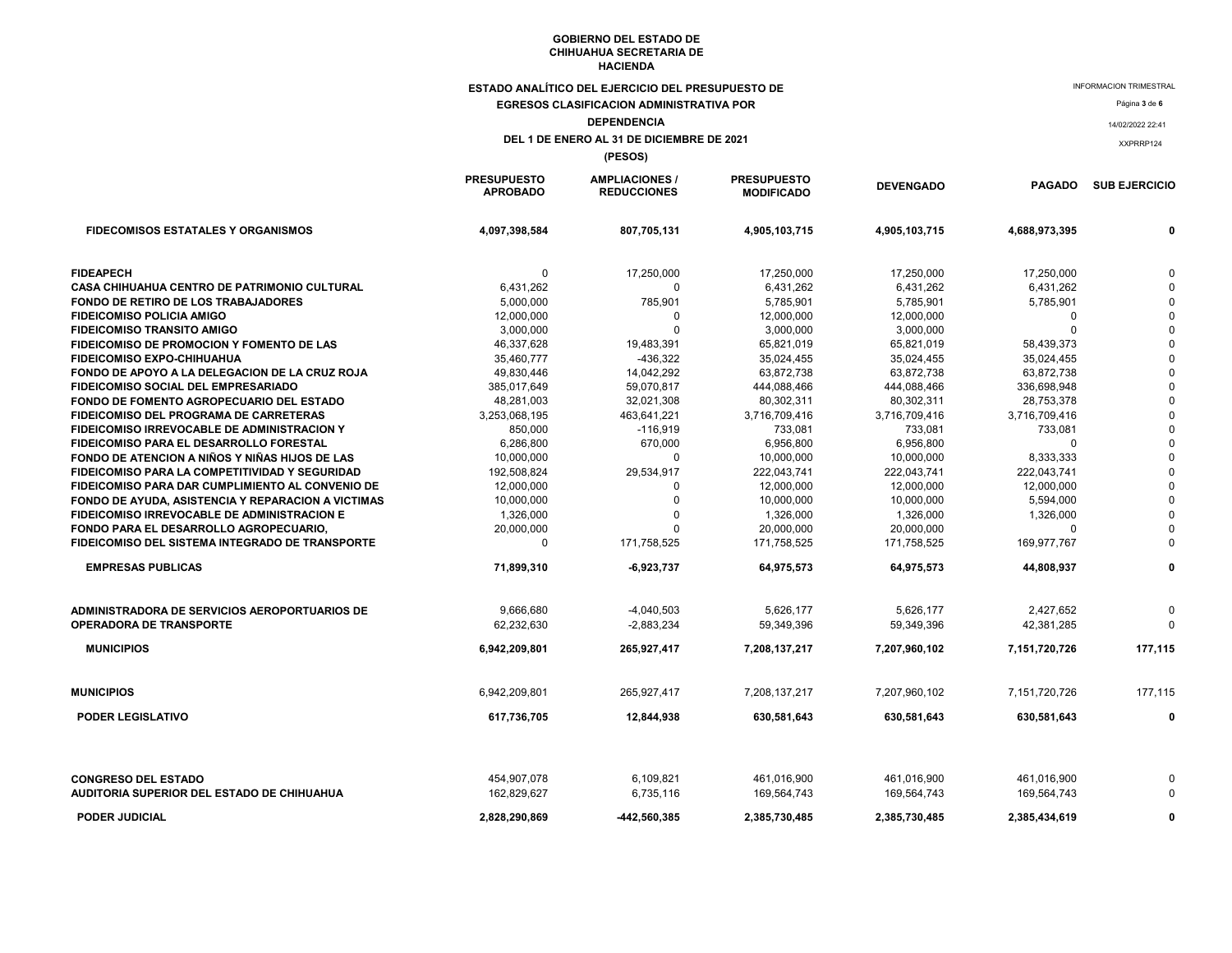|                                                                        | ESTADO ANALÍTICO DEL EJERCICIO DEL PRESUPUESTO DE |                                             |                                         |                     | <b>INFORMACION TRIMESTRAL</b> |                      |  |
|------------------------------------------------------------------------|---------------------------------------------------|---------------------------------------------|-----------------------------------------|---------------------|-------------------------------|----------------------|--|
|                                                                        | <b>EGRESOS CLASIFICACION ADMINISTRATIVA POR</b>   |                                             |                                         |                     |                               | Página 4 de 6        |  |
|                                                                        |                                                   | <b>DEPENDENCIA</b>                          |                                         |                     |                               | 14/02/2022 22:41     |  |
| DEL 1 DE ENERO AL 31 DE DICIEMBRE DE 2021                              |                                                   |                                             |                                         |                     |                               | XXPRRP124            |  |
|                                                                        |                                                   | (PESOS)                                     |                                         |                     |                               |                      |  |
|                                                                        | <b>PRESUPUESTO</b><br><b>APROBADO</b>             | <b>AMPLIACIONES /</b><br><b>REDUCCIONES</b> | <b>PRESUPUESTO</b><br><b>MODIFICADO</b> | <b>DEVENGADO</b>    | <b>PAGADO</b>                 | <b>SUB EJERCICIO</b> |  |
|                                                                        |                                                   |                                             |                                         |                     |                               |                      |  |
| TRIBUNAL SUPERIOR DE JUSTICIA                                          | 2,828,290,869                                     | -442,560,385                                | 2,385,730,485                           | 2,385,730,485       | 2,385,434,619                 | 0                    |  |
| <b>ORGANOS AUTONOMOS</b>                                               | 978,615,303                                       | -15,767,620                                 | 962,847,683                             | 962,847,683         | 952,126,160                   | 0                    |  |
|                                                                        |                                                   |                                             |                                         |                     |                               |                      |  |
| <b>COMISION ESTATAL DE LOS DERECHOS HUMANOS</b>                        | 78,782,363                                        | $-7,478,521$                                | 71,303,842                              | 71,303,842          | 70,657,842                    | $\Omega$             |  |
| <b>INSTITUTO ESTATAL ELECTORAL</b>                                     | 718,508,528                                       | -42,556,567                                 | 675,951,961                             | 675,951,961         | 675,157,776                   | $\Omega$             |  |
| TRIBUNAL ESTATAL ELECTORAL                                             | 58,857,617                                        | $-2,634,969$                                | 56,222,648                              | 56,222,648          | 56,222,648                    | $\Omega$             |  |
| <b>INSTITUTO CHIHUAHUENSE PARA LA TRANSPARENCIA Y</b>                  | 55,506,029                                        | -12,961,251                                 | 42,544,778                              | 42,544,778          | 42,370,425                    | $\Omega$             |  |
| TRIBUNAL ESTATAL DE JUSTICIA ADMINISTRATIVA DE                         | 66,960,767                                        | $-5,000,000$                                | 61,960,767                              | 61,960,767          | 53,438,695                    | $\Omega$             |  |
| FISCALIA ANTICORRUPCION DEL ESTADO DE CHIHUAHUA                        | $\pmb{0}$                                         | 54,863,687                                  | 54,863,687                              | 54,863,687          | 54,278,774                    | $\mathbf 0$          |  |
| <b>GASTO ETIQUETADO</b>                                                | 27,287,935,165                                    | 2,612,395,863                               | 29,900,331,028                          | 29,636,003,098      | 29,596,177,556                | 264,327,930          |  |
| <b>PODER EJECUTIVO</b>                                                 | 27,287,935,165                                    | 2,612,395,863                               | 29,900,331,028                          | 29,636,003,098      | 29,596,177,556                | 264,327,930          |  |
| <b>DEPENDENCIAS</b>                                                    | 1,132,883,460                                     | 564,667,963                                 | 1,697,551,423                           | 1,434,731,137       | 1,395,330,862                 | 262,820,286          |  |
| <b>SECRETARIA GENERAL DE GOBIERNO</b>                                  | 300,587,061                                       | -158,875,775                                | 141,711,286                             | 119,276,913         | 119,447,886                   | 22,434,373           |  |
| <b>SECRETARIA DE HACIENDA</b>                                          | 183,862,412                                       | -182, 134, 727                              | 1,727,685                               | 843,100             | 843,100                       | 884,585              |  |
| SECRETARIA DE INNOVACION Y DESARROLLO                                  | $\Omega$                                          | 22,698,053                                  | 22,698,053                              | 14,626,697          | 7,349,418                     | 8,071,356            |  |
| <b>SECRETARIA DE EDUCACION Y DEPORTE</b>                               | 613,339,293                                       | 457,526,015                                 | 1,070,865,307                           | 1,070,861,042       | 1,070,861,042                 | 4,265                |  |
| SECRETARIA DE TRABAJO Y PREVISION SOCIAL                               | 5,159,694                                         | $-21,918$                                   | 5,137,776                               | 5,137,776           | 5,137,776                     | $\Omega$             |  |
| <b>SECRETARIA DE CULTURA</b>                                           | 2,935,000                                         | 1,655,883                                   | 4,590,883                               | 4,494,423           | 4,157,731                     | 96,460               |  |
| SECRETARIA DE COMUNICACIONES Y OBRAS PUBLICAS                          | 0                                                 | 148,758,391                                 | 148,758,391                             | 141,977,174         | 135, 152, 142                 | 6,781,217            |  |
| SECRETARIA DE DESARROLLO URBANO Y ECOLOGIA                             | 12,000,000<br>$\mathbf 0$                         | $-12,000,000$                               | 0<br>2,371                              | $\Omega$            | $\Omega$                      | $\Omega$             |  |
| SECRETARIA DE LA FUNCION PUBLICA<br><b>FISCALIA GENERAL DEL ESTADO</b> | $\mathbf 0$                                       | 2,371<br>291,635,995                        | 291,635,995                             | 2,371<br>67,087,965 | 2,371<br>41,955,720           | 224,548,030          |  |
| <b>COMISION ESTATAL PARA LOS PUEBLOS INDIGENAS</b>                     | $\Omega$                                          | 10,423,676                                  | 10,423,676                              | 10,423,676          | 10,423,676                    | $\Omega$             |  |
| <b>SECRETARIA DE SEGURIDAD PUBLICA</b>                                 | 15,000,000                                        | $-15,000,000$                               | 0                                       | $\mathbf 0$         | $\mathbf 0$                   | $\Omega$             |  |
| <b>ORGANISMOS</b>                                                      | 22,159,687,563                                    | 1,778,117,677                               | 23,937,805,240                          | 23,936,297,917      | 23,935,872,650                | 1,507,323            |  |
| SERVICIOS EDUCATIVOS DEL ESTADO DE CHIHUAHUA                           | 12,267,854,753                                    | 1.139.119.597                               | 13,406,974,350                          | 13.406.974.350      | 13.406.974.350                | $\Omega$             |  |
| UNIVERSIDAD TECNOLOGICA DE CHIHUAHUA                                   | 57,292,440                                        | 14,449,148                                  | 71,741,588                              | 71,741,588          | 71,741,588                    | $\Omega$             |  |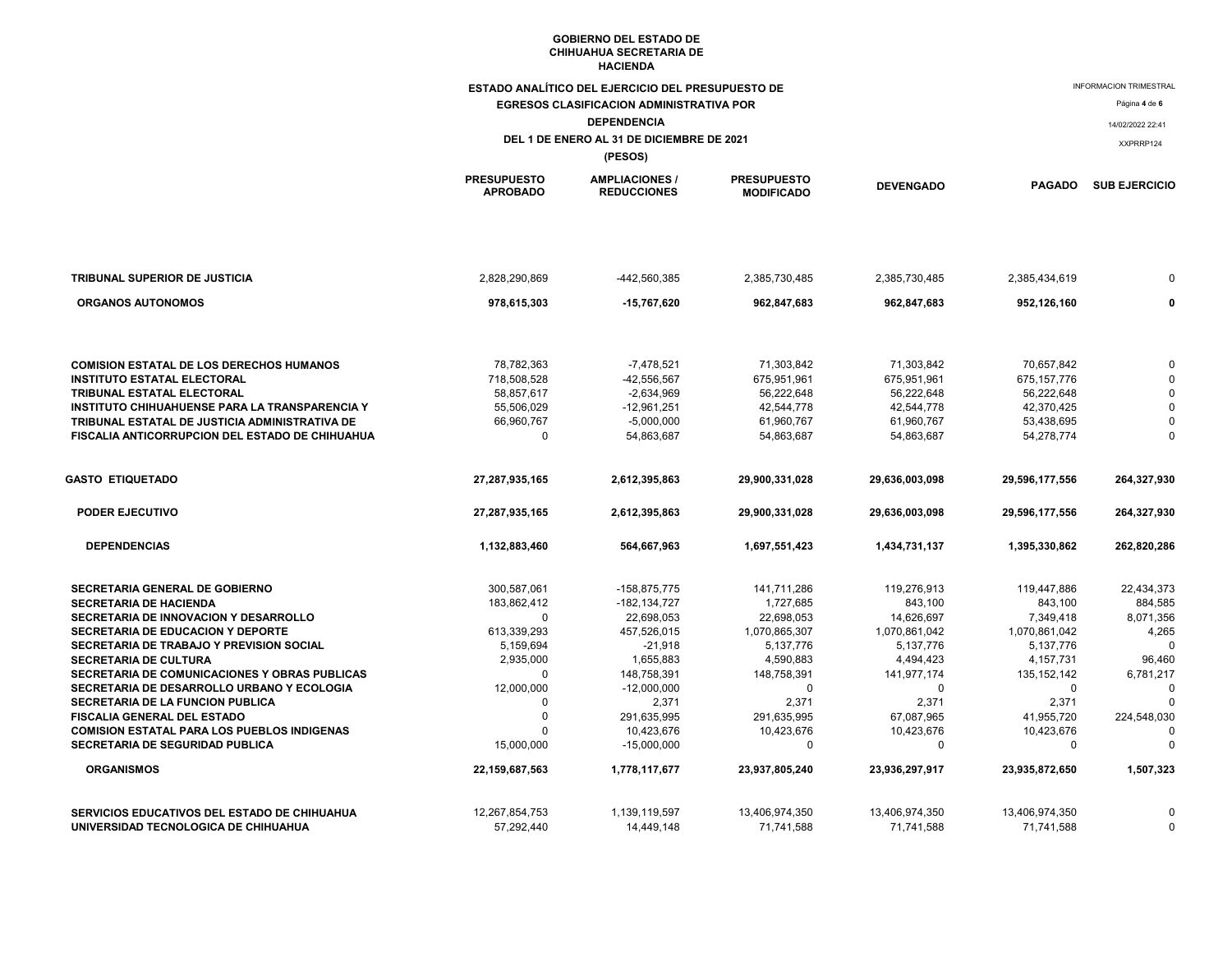**ESTADO ANALÍTICO DEL EJERCICIO DEL PRESUPUESTO DE** 

**EGRESOS CLASIFICACION ADMINISTRATIVA POR** 

## **DEPENDENCIA**

#### **DEL 1 DE ENERO AL 31 DE DICIEMBRE DE 2021**

**(PESOS)**

|                                                           | <b>PRESUPUESTO</b><br><b>APROBADO</b> | <b>AMPLIACIONES /</b><br><b>REDUCCIONES</b> | <b>PRESUPUESTO</b><br><b>MODIFICADO</b> | <b>DEVENGADO</b> | <b>PAGADO</b> | <b>SUB EJERCICIO</b> |
|-----------------------------------------------------------|---------------------------------------|---------------------------------------------|-----------------------------------------|------------------|---------------|----------------------|
| UNIVERSIDAD TECNOLOGICA DE CIUDAD JUAREZ                  | 97,975,693                            | 24,248,961                                  | 122,224,654                             | 122,224,654      | 122,224,654   | $\Omega$             |
| <b>COLEGIO DE BACHILLERES DEL ESTADO DE CHIHUAHUA</b>     | 442,694,922                           | 23,315,462                                  | 466,010,384                             | 464,503,061      | 464,503,061   | 1,507,323            |
| <b>INSTITUTO TECNOLOGICO SUPERIOR DE NUEVO CASAS</b>      | 35,702,317                            | 1,128,271                                   | 36,830,588                              | 36,830,588       | 36,830,588    |                      |
| <b>COLEGIO DE ESTUDIOS CIENTIFICOS Y TECNOLOGICOS DEL</b> | 239,011,243                           | 13,036,962                                  | 252,048,206                             | 252,048,206      | 252,048,206   |                      |
| <b>COLEGIO DE EDUCACION PROFESIONAL TECNICA DEL</b>       | 203, 227, 754                         | 2,850,161                                   | 206,077,915                             | 206,077,915      | 206,077,915   |                      |
| INSTITUTO CHIHUAHUENSE DE EDUCACION PARA LOS              | 127,856,117                           | $-5,198,527$                                | 122,657,590                             | 122,657,590      | 122,657,590   |                      |
| INSTITUTO DE APOYO AL DESARROLLO TECNOLOGICO              | 41,075,712                            | 2,323,892                                   | 43,399,604                              | 43,399,604       | 43,399,604    |                      |
| INSTITUTO DE CAPACITACION PARA EL TRABAJO DEL             | 51,758,716                            | 1,291,913                                   | 53,050,629                              | 53,050,629       | 53,050,629    |                      |
| <b>SERVICIOS DE SALUD DE CHIHUAHUA</b>                    | 4,324,969,760                         | 94,642,073                                  | 4,419,611,833                           | 4,419,611,833    | 4,419,186,566 |                      |
| DESARROLLO INTEGRAL DE LA FAMILIA DEL ESTADO DE           | 324,423,407                           | 17,769,136                                  | 342,192,543                             | 342, 192, 543    | 342,192,543   |                      |
| <b>INSTITUTO CHIHUAHUENSE DE LA MUJERES</b>               | 24, 137, 919                          | $-3,714,831$                                | 20,423,088                              | 20,423,088       | 20,423,088    |                      |
| UNIVERSIDAD AUTONOMA DE CHIHUAHUA                         | 1,010,092,703                         | $-9,420,644$                                | 1,000,672,059                           | 1,000,672,059    | 1,000,672,059 |                      |
| UNIVERSIDAD AUTONOMA DE CD. JUAREZ                        | 1,210,377,962                         | 10,418,920                                  | 1,220,796,883                           | 1,220,796,883    | 1,220,796,883 |                      |
| PENSIONES CIVILES DEL ESTADO DE CHIHUAHUA                 | 1,368,175,427                         | 250,435,976                                 | 1,618,611,403                           | 1,618,611,403    | 1,618,611,403 |                      |
| JUNTA CENTRAL DE AGUA Y SANEAMIENTO                       | 60,650,646                            | $-5, 135, 843$                              | 55,514,803                              | 55,514,803       | 55,514,803    |                      |
| INSTITUTO CHIHUAHUENSE DEL DEPORTE Y CULTURA              | $\Omega$                              | 2,521,049                                   | 2,521,049                               | 2,521,049        | 2,521,049     |                      |
| EL COLEGIO DE CHIHUAHUA                                   | 4,066,230                             | 745,233                                     | 4,811,463                               | 4,811,463        | 4,811,463     |                      |
| <b>INSTITUTO CHIHUAHUENSE DE INFRAESTRUCTURA FISICA</b>   | $\Omega$                              | 129,140,766                                 | 129,140,766                             | 129,140,766      | 129,140,766   |                      |
| UNIVERSIDAD POLITECNICA DE CHIHUAHUA                      | 11,629,461                            | 8,572,972                                   | 20,202,433                              | 20,202,433       | 20,202,433    |                      |
| UNIVERSIDAD TECNOLOGICA DE LA TARAHUMARA                  | 10,578,142                            | 636,605                                     | 11,214,747                              | 11,214,747       | 11,214,747    |                      |
| UNIVERSIDAD TECNOLOGICA DE PARRAL                         | 12,353,098                            | 3,263,690                                   | 15,616,788                              | 15,616,788       | 15,616,788    |                      |
| UNIVERSIDAD PEDAGOGICA NACIONAL DEL ESTADO DE             | 130,633,440                           | 36, 157, 326                                | 166,790,766                             | 166,790,766      | 166,790,766   |                      |
| UNIVERSIDAD TECNOLOGICA DE LA BABICORA                    | 8.321.643                             | 3,239,292                                   | 11,560,935                              | 11,560,935       | 11,560,935    |                      |
| UNIVERSIDAD TECNOLOGICA DE PAQUIME                        | 13,109,269                            | 5,349,481                                   | 18,458,750                              | 18,458,750       | 18,458,750    |                      |
| UNIVERSIDAD TECNOLOGICA DE CAMARGO                        | 10,845,588                            | 3,619,316                                   | 14,464,904                              | 14,464,904       | 14,464,904    |                      |
| UNIVERSIDAD TECNOLOGICA DE CHIHUAHUA SUR                  | 11,815,804                            | 5,097,394                                   | 16,913,198                              | 16,913,198       | 16,913,198    |                      |
| SUBSISTEMA DE PREPARATORIA ABIERTA DEL ESTADO DE          | 43,650,153                            | 3,121,429                                   | 46,771,582                              | 46,771,582       | 46,771,582    |                      |
| UNIVERSIDAD TECNOLOGICA PASO DEL NORTE                    | 15,407,244                            | 5,092,496                                   | 20,499,740                              | 20,499,740       | 20,499,740    |                      |
| <b>FIDECOMISOS ESTATALES Y ORGANISMOS</b>                 | 79,242,870                            | 163,808,365                                 | 243,051,235                             | 243,051,235      | 243,051,235   |                      |
| FONDO DE FOMENTO AGROPECUARIO DEL ESTADO                  | 70,700,000                            | 2,400,000                                   | 73,100,000                              | 73,100,000       | 73,100,000    |                      |
| <b>FIDEICOMISO PARA EL DESARROLLO FORESTAL</b>            | 8,542,870                             | 24,864                                      | 8.567.734                               | 8.567.734        | 8.567.734     | <sup>0</sup>         |
| FIDEICOMISO DEL SISTEMA INTEGRADO DE TRANSPORTE           | $\Omega$                              | 161,383,501                                 | 161,383,501                             | 161,383,501      | 161,383,501   |                      |
| <b>MUNICIPIOS</b>                                         | 3,916,121,272                         | 78,101,601                                  | 3,994,222,873                           | 3,994,222,552    | 3,994,222,552 | 321                  |
| <b>MUNICIPIOS</b>                                         | 3,916,121,272                         | 78,101,601                                  | 3,994,222,873                           | 3,994,222,552    | 3,994,222,552 | 321                  |
| <b>DEPENDENCIAS U ORGANISMOS FEDERALES</b>                | 0                                     | 27,700,257                                  | 27,700,257                              | 27,700,257       | 27.700.257    | $\Omega$             |

INFORMACION TRIMESTRAL

Página **5** de **<sup>6</sup>**

14/02/2022 22:41

XXPRRP124